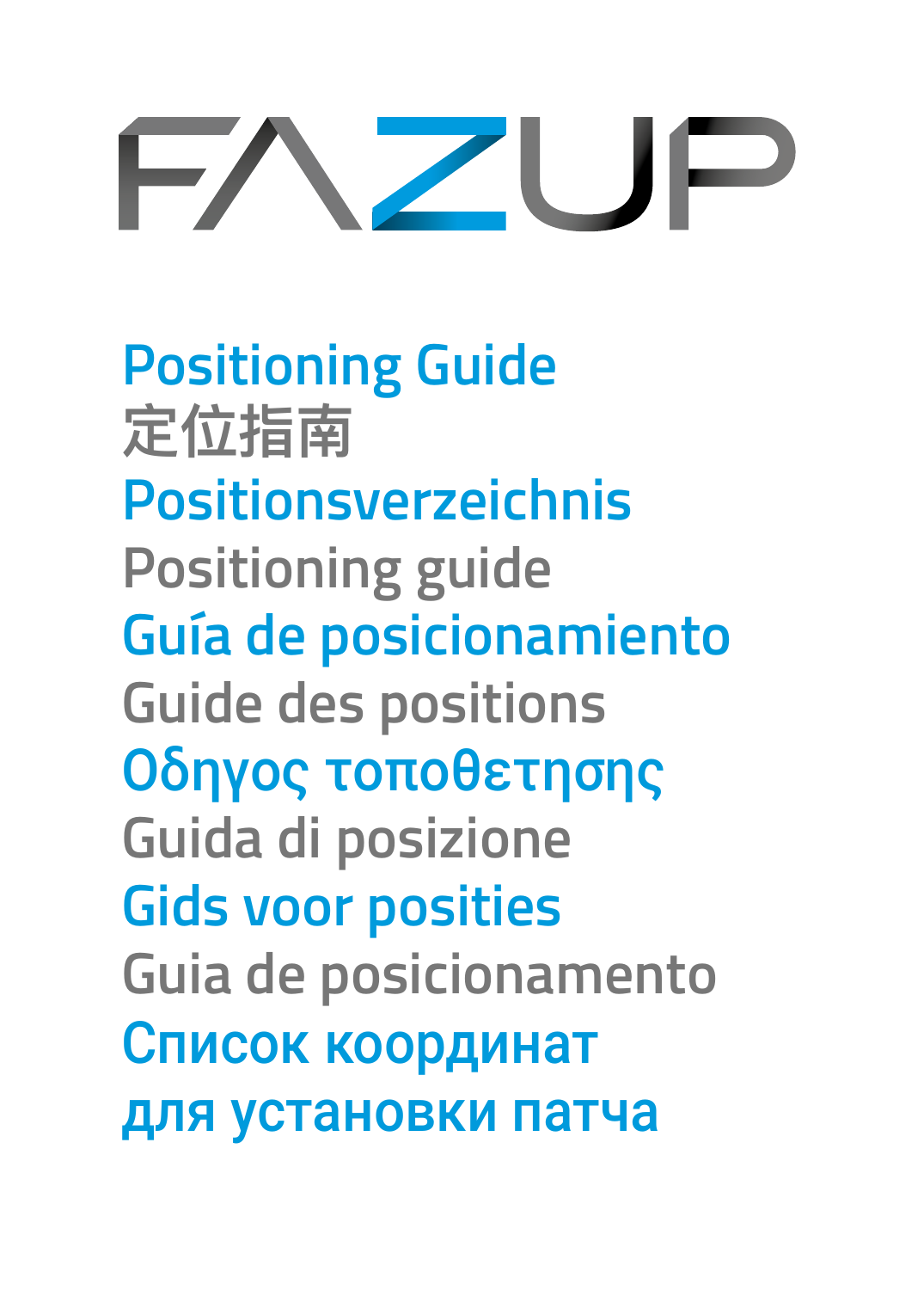| <b>BRAND</b>      | <b>MODEL</b>                         | REF.                          | <b>POSITION</b>                                 |
|-------------------|--------------------------------------|-------------------------------|-------------------------------------------------|
| Apple             | iPhone 3G                            | A1241                         | $G6 - B8 - E8$                                  |
| Apple             | iPhone 3GS                           | A1303                         | H8-B8-E8                                        |
| Apple             | iPhone 4 / 4S                        | A1332 / A1387                 | $G2 - C8 - F8$                                  |
| Apple             | iPhone 5 / 5C / 5S / SE 2016         | A1429 / A1507 / A1457 / A1723 | $I2 - C8 - F8$                                  |
| Apple             | iPhone 6 / 6S / 7 / 8                | A1586 / A1688 / A1778 / A1905 | $G1 - B4 - E10$                                 |
| Apple             | iPhone 6+ / 6S+ / 7+ / 8+            | A1524 / A1687 / A1784 / A1897 | $G1 - A1 - E9$                                  |
| Apple             | iPhone X/XS                          |                               | $G1 - B3 - E10$                                 |
| Apple             | iPhone XS Max                        | L.                            | $G1 - A1 - E9$                                  |
| Apple             | iPhone XR                            | ٠                             | $G1 - A1 - D9$                                  |
| Apple             | iPhone 11                            | $\overline{a}$                | $G1 - B2 - E9$                                  |
| Apple             | iPhone 11 Pro                        | $\overline{a}$                | $G1 - B2 - D10$                                 |
| Apple             | iPhone 11 Pro Max                    | L.                            | $G1 - B2 - F8$                                  |
| Apple             | iPhone SE 2020                       | A2296                         | $H2 - A3 - E10$                                 |
| Apple             | iPhone 12/12 Pro                     | A2403/A2407                   | $G1 - B10 - F2$                                 |
| Apple             | iPhone 12 Pro Max                    | A2411                         | $G1 - B10 - F0$                                 |
| Apple             | iPhone 12 Mini                       | A2399                         | H <sub>2</sub> -B <sub>11</sub> -E <sub>4</sub> |
|                   |                                      |                               |                                                 |
| Asus              | Zenfone 3                            | ZE520KL                       | $G1 - B10 - E2$                                 |
| Asus              | Zenfone 3 Max                        | ZC520TL                       | $I2 - B10 - E2$                                 |
| Asus              | Zenfone 4 Max                        | ZC520KL                       | G4-C2-E10                                       |
| BlackBerry        | <b>Bold 9900</b>                     |                               | $H6 - C7 - F7$                                  |
| BlackBerry        | Classic                              | Q20                           | $H2 - B6 - D6$                                  |
| BlackBerry        | <b>Curve 9320</b>                    |                               | $I3 - B8 - E8$                                  |
| <b>BlackBerry</b> | <b>Curve 9720</b>                    | ä,                            | $H6 - C7 - F7$                                  |
| BlackBerry        | Passport                             |                               | $G2 - C3 - F3$                                  |
| BlackBerry        | Q5                                   | ÷,                            | H3-C7-F7                                        |
| BlackBerry        | Z10                                  |                               | $G2 - C7 - F7$                                  |
| Google            | Pixel 3                              | GO13A                         | H2-A3-E10                                       |
| Google            | Pixel 3 XL                           | GO13C                         | $H2 - B1 - D9$                                  |
|                   |                                      |                               |                                                 |
| Huawei            | Ascend G620S                         | G620S-L01                     | $G3 - B5 - D7$                                  |
| Huawei            | GT3                                  | <b>NMO-L02</b>                | $I2 - B2 - E10$                                 |
| Huawei<br>Huawei  | Honor 5C<br>Honor 5X                 | ٠                             | $I2 - B2 - E10$                                 |
| Huawei            |                                      | BLN-L21                       | $H2 - B10 - E1$                                 |
|                   | Honor <sub>6x</sub>                  |                               | $I2 - B1 - E10$                                 |
| Huawei            | Honor 7                              | PLK-LO1                       | $G1 - C2 - E10$                                 |
| Huawei<br>Huawei  | Honor 7 Lite<br>Honor 7X             | BND-L21                       | $I2 - B2 - E10$                                 |
| Huawei            | Honor <sub>8</sub>                   | FRD-L09                       | $G3 - B8 - F3$                                  |
| Huawei            |                                      | ISN-L <sub>21</sub>           | $H2 - A9 - D3$                                  |
| Huawei            | Honor 8X<br>Honor 9                  |                               | $G1 - B9 - E2$                                  |
| Huawei            |                                      | STF-L09                       | $I2-C6-F6$                                      |
| Huawei            | Honor 9 Lite<br>Honor 10             | LLD-L31                       | H3-C3-E9                                        |
|                   |                                      | COL-L29                       | $G2 - C2 - E10$                                 |
| Huawei<br>Huawei  | Honor 10 Lite<br>Honor <sub>20</sub> | HRY-LX1<br>YAL-L21            | $H2 - B10 - E2$                                 |
| Huawei            | Honor 20 Lite                        | HRY-LX1                       | $G1 - B10 - E2$                                 |
| Huawei            | Honor View 10                        |                               | $H2 - B10 - E2$                                 |
|                   | <b>Honor View 20</b>                 | BKL-L09                       | $I2 - A9 - E2$                                  |
| Huawei            |                                      | PCT-L29                       | $H2 - B7 - F4$                                  |
| Huawei            | Mate 9                               | MHA-L29                       | $I2 - B5 - E5$                                  |
| Huawei            | Mate 10 Pro                          | BLA-L29                       | $H2 - B10 - E2$                                 |
| Huawei            | Mate 20                              | HMA-L29                       | $I2 - A9 - E1$                                  |
| Huawei            | Mate 20 Lite                         | SNE-LX1                       | $I2 - B10 - F1$                                 |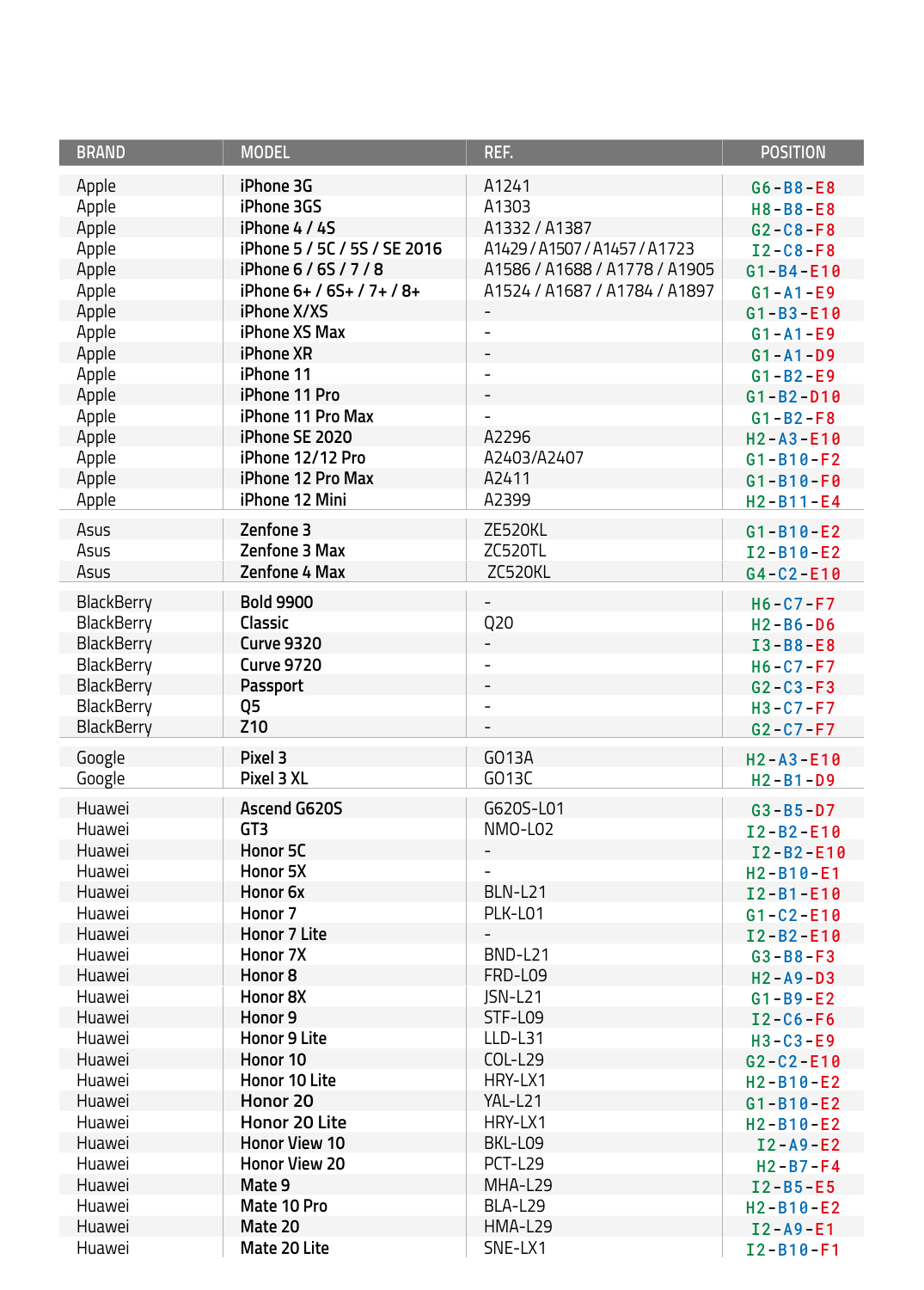| <b>BRAND</b>    | <b>MODEL</b>         | REF.                  | <b>POSITION</b>                                 |
|-----------------|----------------------|-----------------------|-------------------------------------------------|
| Huawei          | Mate 20 Pro          | LYA-L29               | $I2 - B10 - F2$                                 |
| Huawei          | Nova 2               | PIC-LX9               | $I2 - C8 - F5$                                  |
| Huawei          | Nova 5T              |                       | $G1 - B10 - E2$                                 |
| Huawei          | P7                   | L,                    | $G1 - A3 - E10$                                 |
| Huawei          | P <sub>8</sub>       | GRA-LO9               | $I3-C6-F6$                                      |
| Huawei          | P8 Lite              | ALE-L21               | $H3 - B3 - E10$                                 |
| Huawei          | P8 Lite 2017         | PRA-LX1               | $I3 - C2 - D9$                                  |
| Huawei          | P <sub>9</sub>       | EVA-LO9               | $I3 - B10 - E3$                                 |
| Huawei          | P9 Lite              | VNS-L31               | $H2 - B6 - F6$                                  |
| Huawei          | P <sub>10</sub>      | VTR-L09               | $I2 - A6 - D6$                                  |
| Huawei          | P10 Lite             | WAS-LX1A              | $G1 - B10 - D2$                                 |
| Huawei          | P <sub>20</sub>      | EML-L29               | $G1 - B10 - E3$                                 |
| Huawei          | P <sub>20</sub> Lite | ANE-LX1               | $H2 - B10 - E3$                                 |
| Huawei          | P <sub>20</sub> Pro  | $CLT-L29$             | $G1 - B10 - E2$                                 |
| Huawei          | P30                  | ELE-L29               | $H2 - B5 - D7$                                  |
| Huawei          | P30 Lite             | MAR-LX1A              | $H2 - B10 - D2$                                 |
| Huawei          | P30 Pro              | <b>VOG-L29</b>        | $H2 - B6 - E6$                                  |
| Huawei          | P40                  | ANA-NX9               | $H2 - C4 - D8$                                  |
| Huawei          | P40 Lite             | INY-LX1               | I2-A10-D0                                       |
| Huawei          | P40 Pro              | ELS-NX9               | $G1 - C2 - E10$                                 |
| Huawei          | <b>P Smart 2018</b>  | FIG-LX1               | $H3-C6-F6$                                      |
| Huawei          | P Smart 2019/2020    | POT-LX1/POT-LX1A      | $I2 - B11 - E1$                                 |
| Huawei          | <b>P Smart 2021</b>  | PPA-LX2               | $I2 - B11 - E0$                                 |
| Huawei          | Y5 II                |                       | $I2 - A2 - E10$                                 |
| Huawei          | Y5 2018 / Y5 2019    | DRA-L21 / AMN-LX9     | $G3 - C3 - D9$                                  |
| Huawei          | Y6 2017              | MYA-L41               | $G1 - B10 - F2$                                 |
| Huawei          | Y6 2018 / Y6 2019    | ATU-L21 / MRD-LX1     | $G2 - B10 - F2$                                 |
| Huawei          | Y7 2019              | DUB-LX1               | $G1 - B10 - E1$                                 |
| LG              | G <sub>2</sub>       | P15661                | $G2 - C6 - F6$                                  |
| LG              | G3                   | ٠                     | $G2 - A1 - E10$                                 |
| LG              | G6                   |                       | $G1 - B10 - F2$                                 |
| LG              | Nexus 4              | E960                  | $I4 - C6 - F7$                                  |
| LG              | Nexus 5              | D820                  | $I2 - A6 - D6$                                  |
| LG              | Optimus 2X           | P990                  | $H3 - A7 - D7$                                  |
| Motorola        | Moto G               | 1St generation        | $I2 - C7 - F7$                                  |
| Motorola        | Moto G               | 3rd generation XT1541 | $G2 - A2 - E10$                                 |
| Motorola        | Razr                 |                       | $I3 - A6 - D6$                                  |
| Nokia/Microsoft | 3310 3G              |                       | G3-B10-E10                                      |
| Nokia/Microsoft | Lumia 635            |                       | $G2 - A9 - E5$                                  |
| Nokia/Microsoft | Lumia 650            | RM-1152               | $G1 - B3 - E10$                                 |
| Nokia/Microsoft | Lumia 830            | ۰                     | $H2 - C9 - D3$                                  |
| Nokia/Microsoft | Lumia 920            |                       | $I2 - C5 - D7$                                  |
| Oneplus         | 3                    | A3003                 | $H4 - B4 - D7$                                  |
| Oneplus         | 5/5T                 |                       | $I2 - A2 - E9$                                  |
| Oneplus         | 6/6T                 | A6003 / A6013         | $H2 - B2 - F9$                                  |
| Oneplus         | 7/7T                 | GM1903                | H <sub>2</sub> -C <sub>1</sub> -E <sub>10</sub> |
| Oneplus         | 7 Pro / 7T Pro       | GM1913                | $G1 - B9 - F2$                                  |
| Oneplus         | 8                    | IN2013                | $H2 - A10 - D1$                                 |
| Oneplus         | 8 Pro                | IN2023                | $G1 - A8 - E3$                                  |
| Oppo            | A9 2020              | CPH1941               | $H2 - A9 - D1$                                  |
| Oppo            | FindX                | CPH1875               | G1-A1-E10                                       |
| Oppo            | Reno <sub>2</sub>    | CPH1907               | $H2 - A9 - E2$                                  |
| Oppo            | Reno 2Z              | CPH1951               | $I2 - A9 - D1$                                  |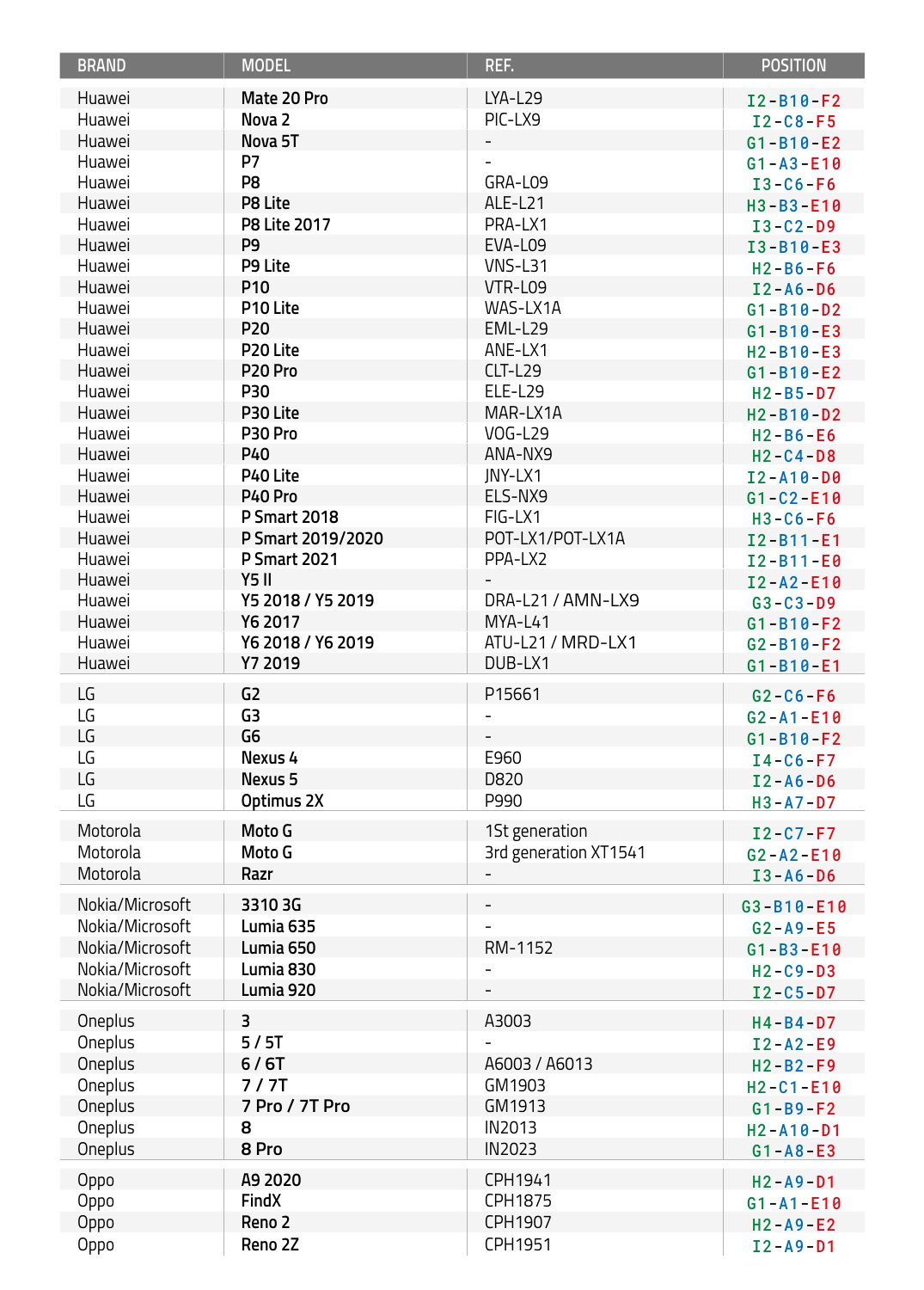| RX17 Pro<br><b>CPH1877</b><br>Oppo<br>$H2 - B9 - D2$<br>F <sub>1</sub><br>Pocophone<br>M1805E10A<br>G1-C1-E10<br>SM-A300FU / SM-A310F<br>Galaxy A3 2015 / 2016<br>Samsung<br>$G2 - B10 - F4$<br>Galaxy A3 2017<br>SM-A320FL<br>Samsung<br>$I2 - B10 - F4$<br>SM-A500FU<br>Samsung<br>Galaxy A5 2015<br>$I2 - B10 - D3$<br>Samsung<br>Galaxy A5 2016 /2017<br>SM-A510F / SM-A520F<br>$G2 - B10 - D2$<br>Samsung<br>SM-A600FN<br>Galaxy A6 2018<br>$I4-C8-F4$<br><b>SM-A700F</b><br>Samsung<br>Galaxy A7 2015<br>$I2 - B10 - F1$<br>Galaxy A7 2016<br><b>SM-A710F</b><br>Samsung<br>$I2 - A1 - E10$<br>SM-A750FN<br>Samsung<br>Galaxy A7 2018<br>$H2 - C8 - D2$<br>Samsung<br>Galaxy A8 2018<br><b>SM-A530F</b><br>$H2 - C9 - D3$<br>Samsung<br>Galaxy A10<br>SM-A105FN<br>$G1 - C8 - E3$<br><b>SM-A202F</b><br>Samsung<br>Galaxy A20E<br>$H2 - A9 - D3$<br><b>SM-A217F</b><br>Samsung<br>Galaxy A21s<br>$I2 - A9 - E2$<br>Samsung<br>SM-A315G<br>Galaxy A31<br>$I2 - A10 - F1$<br>Samsung<br>Galaxy A40<br>SM-A405FN<br>$H2 - A9 - E4$<br><b>SM-A415F</b><br>Samsung<br>Galaxy A41<br>$H2 - A9 - D3$<br>Samsung<br>Galaxy A50 / A51<br>SM-A505FN<br>$H2 - A9 - E2$<br>Samsung<br>Galaxy A70<br>SM-A705FN<br>$I2 - B10 - E1$<br>Samsung<br>Galaxy A71<br>$I2-C9-F1$<br>GT-S5830<br>Samsung<br>Galaxy Ace 1<br>$I3 - C8 - F8$<br>Samsung<br>Galaxy Ace 2<br>GT-i8160P<br>$H2-C6-F9$<br>Samsung<br>Galaxy Ace 3<br>GT-S7275R<br>$H5-C6-F9$<br>Samsung<br>Galaxy Ace 4<br>SM-G357FZ<br>$H5-C7-F7$<br>SM-G850F<br>Samsung<br><b>Galaxy Alpha</b><br>$I2 - C7 - F7$<br>GT-i8260<br>Samsung<br><b>Galaxy Core</b><br>$I5-C9-D4$<br>Samsung<br><b>Galaxy Core 2</b><br>SM-G355HN<br>$H3 - A8 - E5$<br>Samsung<br>Galaxy Core 4G<br><b>SM-G386F</b><br>$H4 - C7 - E7$<br>SM-G350<br>Samsung<br>Galaxy Core+<br>$I4 - C7 - F7$<br>Samsung<br><b>Galaxy Core Prime</b><br><b>SM-G360F</b><br>$I3 - C9 - F4$<br>Samsung<br><b>Galaxy Express</b><br>GT-i8730<br>H5-A3-E10<br>Samsung<br><b>Galaxy Express 2</b><br>SM-G3815<br>$I2 - A4 - E10$<br><b>Galaxy Fame</b><br>GT-S6810<br>Samsung<br>$H3 - B10 - F6$<br>Galaxy Grand 2<br>SM-G7105<br>Samsung<br>$H4 - B2 - F9$<br>Samsung<br>Galaxy Grand+<br>GT-i9060i<br>$G4 - B1 - D9$<br>Samsung<br><b>Galaxy Grand Prime</b><br>SM-G530<br>$G4 - B9 - D3$<br>Samsung<br>Galaxy J1 2015<br>SM-J100H<br>$I5 - A6 - E7$<br>Galaxy J1 2016<br>SM-1120H<br>Samsung<br>$I3 - A6 - E7$<br>Samsung<br><b>Galaxy J2 2015</b><br>SM-J200H<br>$G2 - B10 - D3$<br>Samsung<br>Galaxy J3 2016<br><b>SM-J320FN</b><br>$G4 - A8 - E4$<br>Samsung<br>SM-J330FN<br><b>Galaxy J3 2017</b><br>$I2 - C7 - D5$<br>Samsung<br>Galaxy J4+ (2019)<br>SM-J415FN<br>$H3 - B9 - D1$<br>Samsung<br><b>Galaxy J5 2015</b><br>SM-J500FN<br>$H3 - B6 - F6$<br>Samsung<br>Galaxy J5 2016<br><b>SM-1510FN</b><br>$G1 - B10 - D2$<br><b>SM-J530F</b><br>Samsung<br>Galaxy J5 2017<br>$G4 - A9 - E3$<br><b>Galaxy J6 2018</b><br>Samsung<br>SM-J600FN<br>$G2 - C9 - D3$<br>Samsung<br>Galaxy J6+ 2018<br><b>SM-J610FN</b><br>$H3-C9-D1$<br>Samsung<br>Galaxy J7 2015<br>SM-J700H<br>$H4 - A7 - D2$<br>SM-J710FN<br>Samsung<br><b>Galaxy J7 2016</b><br>$G1 - B10 - E1$<br><b>SM-J730F</b><br>Samsung<br>Galaxy J7 2017<br>$I4 - A9 - D1$<br>Samsung<br><b>Galaxy Note 2</b><br>GT-N7100<br>I3-B9-E1<br>Samsung<br><b>Galaxy Note 3</b><br>SM-N9005<br>$I4-C9-E1$<br><b>SM-N910F</b><br>Samsung<br>Galaxy Note 4<br>$I2 - B8 - F2$ | <b>BRAND</b> | <b>MODEL</b>         | REF.     | <b>POSITION</b> |
|----------------------------------------------------------------------------------------------------------------------------------------------------------------------------------------------------------------------------------------------------------------------------------------------------------------------------------------------------------------------------------------------------------------------------------------------------------------------------------------------------------------------------------------------------------------------------------------------------------------------------------------------------------------------------------------------------------------------------------------------------------------------------------------------------------------------------------------------------------------------------------------------------------------------------------------------------------------------------------------------------------------------------------------------------------------------------------------------------------------------------------------------------------------------------------------------------------------------------------------------------------------------------------------------------------------------------------------------------------------------------------------------------------------------------------------------------------------------------------------------------------------------------------------------------------------------------------------------------------------------------------------------------------------------------------------------------------------------------------------------------------------------------------------------------------------------------------------------------------------------------------------------------------------------------------------------------------------------------------------------------------------------------------------------------------------------------------------------------------------------------------------------------------------------------------------------------------------------------------------------------------------------------------------------------------------------------------------------------------------------------------------------------------------------------------------------------------------------------------------------------------------------------------------------------------------------------------------------------------------------------------------------------------------------------------------------------------------------------------------------------------------------------------------------------------------------------------------------------------------------------------------------------------------------------------------------------------------------------------------------------------------------------------------------------------------------------------------------------------------------------------------------------------------------------------------------------------------------------------------------------------------------------------------------------------------------------------------------------------------------------------------------------------------------------------|--------------|----------------------|----------|-----------------|
|                                                                                                                                                                                                                                                                                                                                                                                                                                                                                                                                                                                                                                                                                                                                                                                                                                                                                                                                                                                                                                                                                                                                                                                                                                                                                                                                                                                                                                                                                                                                                                                                                                                                                                                                                                                                                                                                                                                                                                                                                                                                                                                                                                                                                                                                                                                                                                                                                                                                                                                                                                                                                                                                                                                                                                                                                                                                                                                                                                                                                                                                                                                                                                                                                                                                                                                                                                                                                                  |              |                      |          |                 |
|                                                                                                                                                                                                                                                                                                                                                                                                                                                                                                                                                                                                                                                                                                                                                                                                                                                                                                                                                                                                                                                                                                                                                                                                                                                                                                                                                                                                                                                                                                                                                                                                                                                                                                                                                                                                                                                                                                                                                                                                                                                                                                                                                                                                                                                                                                                                                                                                                                                                                                                                                                                                                                                                                                                                                                                                                                                                                                                                                                                                                                                                                                                                                                                                                                                                                                                                                                                                                                  |              |                      |          |                 |
|                                                                                                                                                                                                                                                                                                                                                                                                                                                                                                                                                                                                                                                                                                                                                                                                                                                                                                                                                                                                                                                                                                                                                                                                                                                                                                                                                                                                                                                                                                                                                                                                                                                                                                                                                                                                                                                                                                                                                                                                                                                                                                                                                                                                                                                                                                                                                                                                                                                                                                                                                                                                                                                                                                                                                                                                                                                                                                                                                                                                                                                                                                                                                                                                                                                                                                                                                                                                                                  |              |                      |          |                 |
|                                                                                                                                                                                                                                                                                                                                                                                                                                                                                                                                                                                                                                                                                                                                                                                                                                                                                                                                                                                                                                                                                                                                                                                                                                                                                                                                                                                                                                                                                                                                                                                                                                                                                                                                                                                                                                                                                                                                                                                                                                                                                                                                                                                                                                                                                                                                                                                                                                                                                                                                                                                                                                                                                                                                                                                                                                                                                                                                                                                                                                                                                                                                                                                                                                                                                                                                                                                                                                  |              |                      |          |                 |
|                                                                                                                                                                                                                                                                                                                                                                                                                                                                                                                                                                                                                                                                                                                                                                                                                                                                                                                                                                                                                                                                                                                                                                                                                                                                                                                                                                                                                                                                                                                                                                                                                                                                                                                                                                                                                                                                                                                                                                                                                                                                                                                                                                                                                                                                                                                                                                                                                                                                                                                                                                                                                                                                                                                                                                                                                                                                                                                                                                                                                                                                                                                                                                                                                                                                                                                                                                                                                                  |              |                      |          |                 |
|                                                                                                                                                                                                                                                                                                                                                                                                                                                                                                                                                                                                                                                                                                                                                                                                                                                                                                                                                                                                                                                                                                                                                                                                                                                                                                                                                                                                                                                                                                                                                                                                                                                                                                                                                                                                                                                                                                                                                                                                                                                                                                                                                                                                                                                                                                                                                                                                                                                                                                                                                                                                                                                                                                                                                                                                                                                                                                                                                                                                                                                                                                                                                                                                                                                                                                                                                                                                                                  |              |                      |          |                 |
|                                                                                                                                                                                                                                                                                                                                                                                                                                                                                                                                                                                                                                                                                                                                                                                                                                                                                                                                                                                                                                                                                                                                                                                                                                                                                                                                                                                                                                                                                                                                                                                                                                                                                                                                                                                                                                                                                                                                                                                                                                                                                                                                                                                                                                                                                                                                                                                                                                                                                                                                                                                                                                                                                                                                                                                                                                                                                                                                                                                                                                                                                                                                                                                                                                                                                                                                                                                                                                  |              |                      |          |                 |
|                                                                                                                                                                                                                                                                                                                                                                                                                                                                                                                                                                                                                                                                                                                                                                                                                                                                                                                                                                                                                                                                                                                                                                                                                                                                                                                                                                                                                                                                                                                                                                                                                                                                                                                                                                                                                                                                                                                                                                                                                                                                                                                                                                                                                                                                                                                                                                                                                                                                                                                                                                                                                                                                                                                                                                                                                                                                                                                                                                                                                                                                                                                                                                                                                                                                                                                                                                                                                                  |              |                      |          |                 |
|                                                                                                                                                                                                                                                                                                                                                                                                                                                                                                                                                                                                                                                                                                                                                                                                                                                                                                                                                                                                                                                                                                                                                                                                                                                                                                                                                                                                                                                                                                                                                                                                                                                                                                                                                                                                                                                                                                                                                                                                                                                                                                                                                                                                                                                                                                                                                                                                                                                                                                                                                                                                                                                                                                                                                                                                                                                                                                                                                                                                                                                                                                                                                                                                                                                                                                                                                                                                                                  |              |                      |          |                 |
|                                                                                                                                                                                                                                                                                                                                                                                                                                                                                                                                                                                                                                                                                                                                                                                                                                                                                                                                                                                                                                                                                                                                                                                                                                                                                                                                                                                                                                                                                                                                                                                                                                                                                                                                                                                                                                                                                                                                                                                                                                                                                                                                                                                                                                                                                                                                                                                                                                                                                                                                                                                                                                                                                                                                                                                                                                                                                                                                                                                                                                                                                                                                                                                                                                                                                                                                                                                                                                  |              |                      |          |                 |
|                                                                                                                                                                                                                                                                                                                                                                                                                                                                                                                                                                                                                                                                                                                                                                                                                                                                                                                                                                                                                                                                                                                                                                                                                                                                                                                                                                                                                                                                                                                                                                                                                                                                                                                                                                                                                                                                                                                                                                                                                                                                                                                                                                                                                                                                                                                                                                                                                                                                                                                                                                                                                                                                                                                                                                                                                                                                                                                                                                                                                                                                                                                                                                                                                                                                                                                                                                                                                                  |              |                      |          |                 |
|                                                                                                                                                                                                                                                                                                                                                                                                                                                                                                                                                                                                                                                                                                                                                                                                                                                                                                                                                                                                                                                                                                                                                                                                                                                                                                                                                                                                                                                                                                                                                                                                                                                                                                                                                                                                                                                                                                                                                                                                                                                                                                                                                                                                                                                                                                                                                                                                                                                                                                                                                                                                                                                                                                                                                                                                                                                                                                                                                                                                                                                                                                                                                                                                                                                                                                                                                                                                                                  |              |                      |          |                 |
|                                                                                                                                                                                                                                                                                                                                                                                                                                                                                                                                                                                                                                                                                                                                                                                                                                                                                                                                                                                                                                                                                                                                                                                                                                                                                                                                                                                                                                                                                                                                                                                                                                                                                                                                                                                                                                                                                                                                                                                                                                                                                                                                                                                                                                                                                                                                                                                                                                                                                                                                                                                                                                                                                                                                                                                                                                                                                                                                                                                                                                                                                                                                                                                                                                                                                                                                                                                                                                  |              |                      |          |                 |
|                                                                                                                                                                                                                                                                                                                                                                                                                                                                                                                                                                                                                                                                                                                                                                                                                                                                                                                                                                                                                                                                                                                                                                                                                                                                                                                                                                                                                                                                                                                                                                                                                                                                                                                                                                                                                                                                                                                                                                                                                                                                                                                                                                                                                                                                                                                                                                                                                                                                                                                                                                                                                                                                                                                                                                                                                                                                                                                                                                                                                                                                                                                                                                                                                                                                                                                                                                                                                                  |              |                      |          |                 |
|                                                                                                                                                                                                                                                                                                                                                                                                                                                                                                                                                                                                                                                                                                                                                                                                                                                                                                                                                                                                                                                                                                                                                                                                                                                                                                                                                                                                                                                                                                                                                                                                                                                                                                                                                                                                                                                                                                                                                                                                                                                                                                                                                                                                                                                                                                                                                                                                                                                                                                                                                                                                                                                                                                                                                                                                                                                                                                                                                                                                                                                                                                                                                                                                                                                                                                                                                                                                                                  |              |                      |          |                 |
|                                                                                                                                                                                                                                                                                                                                                                                                                                                                                                                                                                                                                                                                                                                                                                                                                                                                                                                                                                                                                                                                                                                                                                                                                                                                                                                                                                                                                                                                                                                                                                                                                                                                                                                                                                                                                                                                                                                                                                                                                                                                                                                                                                                                                                                                                                                                                                                                                                                                                                                                                                                                                                                                                                                                                                                                                                                                                                                                                                                                                                                                                                                                                                                                                                                                                                                                                                                                                                  |              |                      |          |                 |
|                                                                                                                                                                                                                                                                                                                                                                                                                                                                                                                                                                                                                                                                                                                                                                                                                                                                                                                                                                                                                                                                                                                                                                                                                                                                                                                                                                                                                                                                                                                                                                                                                                                                                                                                                                                                                                                                                                                                                                                                                                                                                                                                                                                                                                                                                                                                                                                                                                                                                                                                                                                                                                                                                                                                                                                                                                                                                                                                                                                                                                                                                                                                                                                                                                                                                                                                                                                                                                  |              |                      |          |                 |
|                                                                                                                                                                                                                                                                                                                                                                                                                                                                                                                                                                                                                                                                                                                                                                                                                                                                                                                                                                                                                                                                                                                                                                                                                                                                                                                                                                                                                                                                                                                                                                                                                                                                                                                                                                                                                                                                                                                                                                                                                                                                                                                                                                                                                                                                                                                                                                                                                                                                                                                                                                                                                                                                                                                                                                                                                                                                                                                                                                                                                                                                                                                                                                                                                                                                                                                                                                                                                                  |              |                      |          |                 |
|                                                                                                                                                                                                                                                                                                                                                                                                                                                                                                                                                                                                                                                                                                                                                                                                                                                                                                                                                                                                                                                                                                                                                                                                                                                                                                                                                                                                                                                                                                                                                                                                                                                                                                                                                                                                                                                                                                                                                                                                                                                                                                                                                                                                                                                                                                                                                                                                                                                                                                                                                                                                                                                                                                                                                                                                                                                                                                                                                                                                                                                                                                                                                                                                                                                                                                                                                                                                                                  |              |                      |          |                 |
|                                                                                                                                                                                                                                                                                                                                                                                                                                                                                                                                                                                                                                                                                                                                                                                                                                                                                                                                                                                                                                                                                                                                                                                                                                                                                                                                                                                                                                                                                                                                                                                                                                                                                                                                                                                                                                                                                                                                                                                                                                                                                                                                                                                                                                                                                                                                                                                                                                                                                                                                                                                                                                                                                                                                                                                                                                                                                                                                                                                                                                                                                                                                                                                                                                                                                                                                                                                                                                  |              |                      |          |                 |
|                                                                                                                                                                                                                                                                                                                                                                                                                                                                                                                                                                                                                                                                                                                                                                                                                                                                                                                                                                                                                                                                                                                                                                                                                                                                                                                                                                                                                                                                                                                                                                                                                                                                                                                                                                                                                                                                                                                                                                                                                                                                                                                                                                                                                                                                                                                                                                                                                                                                                                                                                                                                                                                                                                                                                                                                                                                                                                                                                                                                                                                                                                                                                                                                                                                                                                                                                                                                                                  |              |                      |          |                 |
|                                                                                                                                                                                                                                                                                                                                                                                                                                                                                                                                                                                                                                                                                                                                                                                                                                                                                                                                                                                                                                                                                                                                                                                                                                                                                                                                                                                                                                                                                                                                                                                                                                                                                                                                                                                                                                                                                                                                                                                                                                                                                                                                                                                                                                                                                                                                                                                                                                                                                                                                                                                                                                                                                                                                                                                                                                                                                                                                                                                                                                                                                                                                                                                                                                                                                                                                                                                                                                  |              |                      |          |                 |
|                                                                                                                                                                                                                                                                                                                                                                                                                                                                                                                                                                                                                                                                                                                                                                                                                                                                                                                                                                                                                                                                                                                                                                                                                                                                                                                                                                                                                                                                                                                                                                                                                                                                                                                                                                                                                                                                                                                                                                                                                                                                                                                                                                                                                                                                                                                                                                                                                                                                                                                                                                                                                                                                                                                                                                                                                                                                                                                                                                                                                                                                                                                                                                                                                                                                                                                                                                                                                                  |              |                      |          |                 |
|                                                                                                                                                                                                                                                                                                                                                                                                                                                                                                                                                                                                                                                                                                                                                                                                                                                                                                                                                                                                                                                                                                                                                                                                                                                                                                                                                                                                                                                                                                                                                                                                                                                                                                                                                                                                                                                                                                                                                                                                                                                                                                                                                                                                                                                                                                                                                                                                                                                                                                                                                                                                                                                                                                                                                                                                                                                                                                                                                                                                                                                                                                                                                                                                                                                                                                                                                                                                                                  |              |                      |          |                 |
|                                                                                                                                                                                                                                                                                                                                                                                                                                                                                                                                                                                                                                                                                                                                                                                                                                                                                                                                                                                                                                                                                                                                                                                                                                                                                                                                                                                                                                                                                                                                                                                                                                                                                                                                                                                                                                                                                                                                                                                                                                                                                                                                                                                                                                                                                                                                                                                                                                                                                                                                                                                                                                                                                                                                                                                                                                                                                                                                                                                                                                                                                                                                                                                                                                                                                                                                                                                                                                  |              |                      |          |                 |
|                                                                                                                                                                                                                                                                                                                                                                                                                                                                                                                                                                                                                                                                                                                                                                                                                                                                                                                                                                                                                                                                                                                                                                                                                                                                                                                                                                                                                                                                                                                                                                                                                                                                                                                                                                                                                                                                                                                                                                                                                                                                                                                                                                                                                                                                                                                                                                                                                                                                                                                                                                                                                                                                                                                                                                                                                                                                                                                                                                                                                                                                                                                                                                                                                                                                                                                                                                                                                                  |              |                      |          |                 |
|                                                                                                                                                                                                                                                                                                                                                                                                                                                                                                                                                                                                                                                                                                                                                                                                                                                                                                                                                                                                                                                                                                                                                                                                                                                                                                                                                                                                                                                                                                                                                                                                                                                                                                                                                                                                                                                                                                                                                                                                                                                                                                                                                                                                                                                                                                                                                                                                                                                                                                                                                                                                                                                                                                                                                                                                                                                                                                                                                                                                                                                                                                                                                                                                                                                                                                                                                                                                                                  |              |                      |          |                 |
|                                                                                                                                                                                                                                                                                                                                                                                                                                                                                                                                                                                                                                                                                                                                                                                                                                                                                                                                                                                                                                                                                                                                                                                                                                                                                                                                                                                                                                                                                                                                                                                                                                                                                                                                                                                                                                                                                                                                                                                                                                                                                                                                                                                                                                                                                                                                                                                                                                                                                                                                                                                                                                                                                                                                                                                                                                                                                                                                                                                                                                                                                                                                                                                                                                                                                                                                                                                                                                  |              |                      |          |                 |
|                                                                                                                                                                                                                                                                                                                                                                                                                                                                                                                                                                                                                                                                                                                                                                                                                                                                                                                                                                                                                                                                                                                                                                                                                                                                                                                                                                                                                                                                                                                                                                                                                                                                                                                                                                                                                                                                                                                                                                                                                                                                                                                                                                                                                                                                                                                                                                                                                                                                                                                                                                                                                                                                                                                                                                                                                                                                                                                                                                                                                                                                                                                                                                                                                                                                                                                                                                                                                                  |              |                      |          |                 |
|                                                                                                                                                                                                                                                                                                                                                                                                                                                                                                                                                                                                                                                                                                                                                                                                                                                                                                                                                                                                                                                                                                                                                                                                                                                                                                                                                                                                                                                                                                                                                                                                                                                                                                                                                                                                                                                                                                                                                                                                                                                                                                                                                                                                                                                                                                                                                                                                                                                                                                                                                                                                                                                                                                                                                                                                                                                                                                                                                                                                                                                                                                                                                                                                                                                                                                                                                                                                                                  |              |                      |          |                 |
|                                                                                                                                                                                                                                                                                                                                                                                                                                                                                                                                                                                                                                                                                                                                                                                                                                                                                                                                                                                                                                                                                                                                                                                                                                                                                                                                                                                                                                                                                                                                                                                                                                                                                                                                                                                                                                                                                                                                                                                                                                                                                                                                                                                                                                                                                                                                                                                                                                                                                                                                                                                                                                                                                                                                                                                                                                                                                                                                                                                                                                                                                                                                                                                                                                                                                                                                                                                                                                  |              |                      |          |                 |
|                                                                                                                                                                                                                                                                                                                                                                                                                                                                                                                                                                                                                                                                                                                                                                                                                                                                                                                                                                                                                                                                                                                                                                                                                                                                                                                                                                                                                                                                                                                                                                                                                                                                                                                                                                                                                                                                                                                                                                                                                                                                                                                                                                                                                                                                                                                                                                                                                                                                                                                                                                                                                                                                                                                                                                                                                                                                                                                                                                                                                                                                                                                                                                                                                                                                                                                                                                                                                                  |              |                      |          |                 |
|                                                                                                                                                                                                                                                                                                                                                                                                                                                                                                                                                                                                                                                                                                                                                                                                                                                                                                                                                                                                                                                                                                                                                                                                                                                                                                                                                                                                                                                                                                                                                                                                                                                                                                                                                                                                                                                                                                                                                                                                                                                                                                                                                                                                                                                                                                                                                                                                                                                                                                                                                                                                                                                                                                                                                                                                                                                                                                                                                                                                                                                                                                                                                                                                                                                                                                                                                                                                                                  |              |                      |          |                 |
|                                                                                                                                                                                                                                                                                                                                                                                                                                                                                                                                                                                                                                                                                                                                                                                                                                                                                                                                                                                                                                                                                                                                                                                                                                                                                                                                                                                                                                                                                                                                                                                                                                                                                                                                                                                                                                                                                                                                                                                                                                                                                                                                                                                                                                                                                                                                                                                                                                                                                                                                                                                                                                                                                                                                                                                                                                                                                                                                                                                                                                                                                                                                                                                                                                                                                                                                                                                                                                  |              |                      |          |                 |
|                                                                                                                                                                                                                                                                                                                                                                                                                                                                                                                                                                                                                                                                                                                                                                                                                                                                                                                                                                                                                                                                                                                                                                                                                                                                                                                                                                                                                                                                                                                                                                                                                                                                                                                                                                                                                                                                                                                                                                                                                                                                                                                                                                                                                                                                                                                                                                                                                                                                                                                                                                                                                                                                                                                                                                                                                                                                                                                                                                                                                                                                                                                                                                                                                                                                                                                                                                                                                                  |              |                      |          |                 |
|                                                                                                                                                                                                                                                                                                                                                                                                                                                                                                                                                                                                                                                                                                                                                                                                                                                                                                                                                                                                                                                                                                                                                                                                                                                                                                                                                                                                                                                                                                                                                                                                                                                                                                                                                                                                                                                                                                                                                                                                                                                                                                                                                                                                                                                                                                                                                                                                                                                                                                                                                                                                                                                                                                                                                                                                                                                                                                                                                                                                                                                                                                                                                                                                                                                                                                                                                                                                                                  |              |                      |          |                 |
|                                                                                                                                                                                                                                                                                                                                                                                                                                                                                                                                                                                                                                                                                                                                                                                                                                                                                                                                                                                                                                                                                                                                                                                                                                                                                                                                                                                                                                                                                                                                                                                                                                                                                                                                                                                                                                                                                                                                                                                                                                                                                                                                                                                                                                                                                                                                                                                                                                                                                                                                                                                                                                                                                                                                                                                                                                                                                                                                                                                                                                                                                                                                                                                                                                                                                                                                                                                                                                  |              |                      |          |                 |
|                                                                                                                                                                                                                                                                                                                                                                                                                                                                                                                                                                                                                                                                                                                                                                                                                                                                                                                                                                                                                                                                                                                                                                                                                                                                                                                                                                                                                                                                                                                                                                                                                                                                                                                                                                                                                                                                                                                                                                                                                                                                                                                                                                                                                                                                                                                                                                                                                                                                                                                                                                                                                                                                                                                                                                                                                                                                                                                                                                                                                                                                                                                                                                                                                                                                                                                                                                                                                                  |              |                      |          |                 |
|                                                                                                                                                                                                                                                                                                                                                                                                                                                                                                                                                                                                                                                                                                                                                                                                                                                                                                                                                                                                                                                                                                                                                                                                                                                                                                                                                                                                                                                                                                                                                                                                                                                                                                                                                                                                                                                                                                                                                                                                                                                                                                                                                                                                                                                                                                                                                                                                                                                                                                                                                                                                                                                                                                                                                                                                                                                                                                                                                                                                                                                                                                                                                                                                                                                                                                                                                                                                                                  |              |                      |          |                 |
|                                                                                                                                                                                                                                                                                                                                                                                                                                                                                                                                                                                                                                                                                                                                                                                                                                                                                                                                                                                                                                                                                                                                                                                                                                                                                                                                                                                                                                                                                                                                                                                                                                                                                                                                                                                                                                                                                                                                                                                                                                                                                                                                                                                                                                                                                                                                                                                                                                                                                                                                                                                                                                                                                                                                                                                                                                                                                                                                                                                                                                                                                                                                                                                                                                                                                                                                                                                                                                  |              |                      |          |                 |
|                                                                                                                                                                                                                                                                                                                                                                                                                                                                                                                                                                                                                                                                                                                                                                                                                                                                                                                                                                                                                                                                                                                                                                                                                                                                                                                                                                                                                                                                                                                                                                                                                                                                                                                                                                                                                                                                                                                                                                                                                                                                                                                                                                                                                                                                                                                                                                                                                                                                                                                                                                                                                                                                                                                                                                                                                                                                                                                                                                                                                                                                                                                                                                                                                                                                                                                                                                                                                                  |              |                      |          |                 |
|                                                                                                                                                                                                                                                                                                                                                                                                                                                                                                                                                                                                                                                                                                                                                                                                                                                                                                                                                                                                                                                                                                                                                                                                                                                                                                                                                                                                                                                                                                                                                                                                                                                                                                                                                                                                                                                                                                                                                                                                                                                                                                                                                                                                                                                                                                                                                                                                                                                                                                                                                                                                                                                                                                                                                                                                                                                                                                                                                                                                                                                                                                                                                                                                                                                                                                                                                                                                                                  |              |                      |          |                 |
|                                                                                                                                                                                                                                                                                                                                                                                                                                                                                                                                                                                                                                                                                                                                                                                                                                                                                                                                                                                                                                                                                                                                                                                                                                                                                                                                                                                                                                                                                                                                                                                                                                                                                                                                                                                                                                                                                                                                                                                                                                                                                                                                                                                                                                                                                                                                                                                                                                                                                                                                                                                                                                                                                                                                                                                                                                                                                                                                                                                                                                                                                                                                                                                                                                                                                                                                                                                                                                  |              |                      |          |                 |
|                                                                                                                                                                                                                                                                                                                                                                                                                                                                                                                                                                                                                                                                                                                                                                                                                                                                                                                                                                                                                                                                                                                                                                                                                                                                                                                                                                                                                                                                                                                                                                                                                                                                                                                                                                                                                                                                                                                                                                                                                                                                                                                                                                                                                                                                                                                                                                                                                                                                                                                                                                                                                                                                                                                                                                                                                                                                                                                                                                                                                                                                                                                                                                                                                                                                                                                                                                                                                                  |              |                      |          |                 |
|                                                                                                                                                                                                                                                                                                                                                                                                                                                                                                                                                                                                                                                                                                                                                                                                                                                                                                                                                                                                                                                                                                                                                                                                                                                                                                                                                                                                                                                                                                                                                                                                                                                                                                                                                                                                                                                                                                                                                                                                                                                                                                                                                                                                                                                                                                                                                                                                                                                                                                                                                                                                                                                                                                                                                                                                                                                                                                                                                                                                                                                                                                                                                                                                                                                                                                                                                                                                                                  |              |                      |          |                 |
|                                                                                                                                                                                                                                                                                                                                                                                                                                                                                                                                                                                                                                                                                                                                                                                                                                                                                                                                                                                                                                                                                                                                                                                                                                                                                                                                                                                                                                                                                                                                                                                                                                                                                                                                                                                                                                                                                                                                                                                                                                                                                                                                                                                                                                                                                                                                                                                                                                                                                                                                                                                                                                                                                                                                                                                                                                                                                                                                                                                                                                                                                                                                                                                                                                                                                                                                                                                                                                  |              |                      |          |                 |
|                                                                                                                                                                                                                                                                                                                                                                                                                                                                                                                                                                                                                                                                                                                                                                                                                                                                                                                                                                                                                                                                                                                                                                                                                                                                                                                                                                                                                                                                                                                                                                                                                                                                                                                                                                                                                                                                                                                                                                                                                                                                                                                                                                                                                                                                                                                                                                                                                                                                                                                                                                                                                                                                                                                                                                                                                                                                                                                                                                                                                                                                                                                                                                                                                                                                                                                                                                                                                                  |              |                      |          |                 |
|                                                                                                                                                                                                                                                                                                                                                                                                                                                                                                                                                                                                                                                                                                                                                                                                                                                                                                                                                                                                                                                                                                                                                                                                                                                                                                                                                                                                                                                                                                                                                                                                                                                                                                                                                                                                                                                                                                                                                                                                                                                                                                                                                                                                                                                                                                                                                                                                                                                                                                                                                                                                                                                                                                                                                                                                                                                                                                                                                                                                                                                                                                                                                                                                                                                                                                                                                                                                                                  |              |                      |          |                 |
|                                                                                                                                                                                                                                                                                                                                                                                                                                                                                                                                                                                                                                                                                                                                                                                                                                                                                                                                                                                                                                                                                                                                                                                                                                                                                                                                                                                                                                                                                                                                                                                                                                                                                                                                                                                                                                                                                                                                                                                                                                                                                                                                                                                                                                                                                                                                                                                                                                                                                                                                                                                                                                                                                                                                                                                                                                                                                                                                                                                                                                                                                                                                                                                                                                                                                                                                                                                                                                  |              |                      |          |                 |
|                                                                                                                                                                                                                                                                                                                                                                                                                                                                                                                                                                                                                                                                                                                                                                                                                                                                                                                                                                                                                                                                                                                                                                                                                                                                                                                                                                                                                                                                                                                                                                                                                                                                                                                                                                                                                                                                                                                                                                                                                                                                                                                                                                                                                                                                                                                                                                                                                                                                                                                                                                                                                                                                                                                                                                                                                                                                                                                                                                                                                                                                                                                                                                                                                                                                                                                                                                                                                                  |              |                      |          |                 |
|                                                                                                                                                                                                                                                                                                                                                                                                                                                                                                                                                                                                                                                                                                                                                                                                                                                                                                                                                                                                                                                                                                                                                                                                                                                                                                                                                                                                                                                                                                                                                                                                                                                                                                                                                                                                                                                                                                                                                                                                                                                                                                                                                                                                                                                                                                                                                                                                                                                                                                                                                                                                                                                                                                                                                                                                                                                                                                                                                                                                                                                                                                                                                                                                                                                                                                                                                                                                                                  |              |                      |          |                 |
|                                                                                                                                                                                                                                                                                                                                                                                                                                                                                                                                                                                                                                                                                                                                                                                                                                                                                                                                                                                                                                                                                                                                                                                                                                                                                                                                                                                                                                                                                                                                                                                                                                                                                                                                                                                                                                                                                                                                                                                                                                                                                                                                                                                                                                                                                                                                                                                                                                                                                                                                                                                                                                                                                                                                                                                                                                                                                                                                                                                                                                                                                                                                                                                                                                                                                                                                                                                                                                  |              |                      |          |                 |
|                                                                                                                                                                                                                                                                                                                                                                                                                                                                                                                                                                                                                                                                                                                                                                                                                                                                                                                                                                                                                                                                                                                                                                                                                                                                                                                                                                                                                                                                                                                                                                                                                                                                                                                                                                                                                                                                                                                                                                                                                                                                                                                                                                                                                                                                                                                                                                                                                                                                                                                                                                                                                                                                                                                                                                                                                                                                                                                                                                                                                                                                                                                                                                                                                                                                                                                                                                                                                                  | Samsung      | <b>Galaxy Note 5</b> | SM-N920F | $G2 - A5 - D5$  |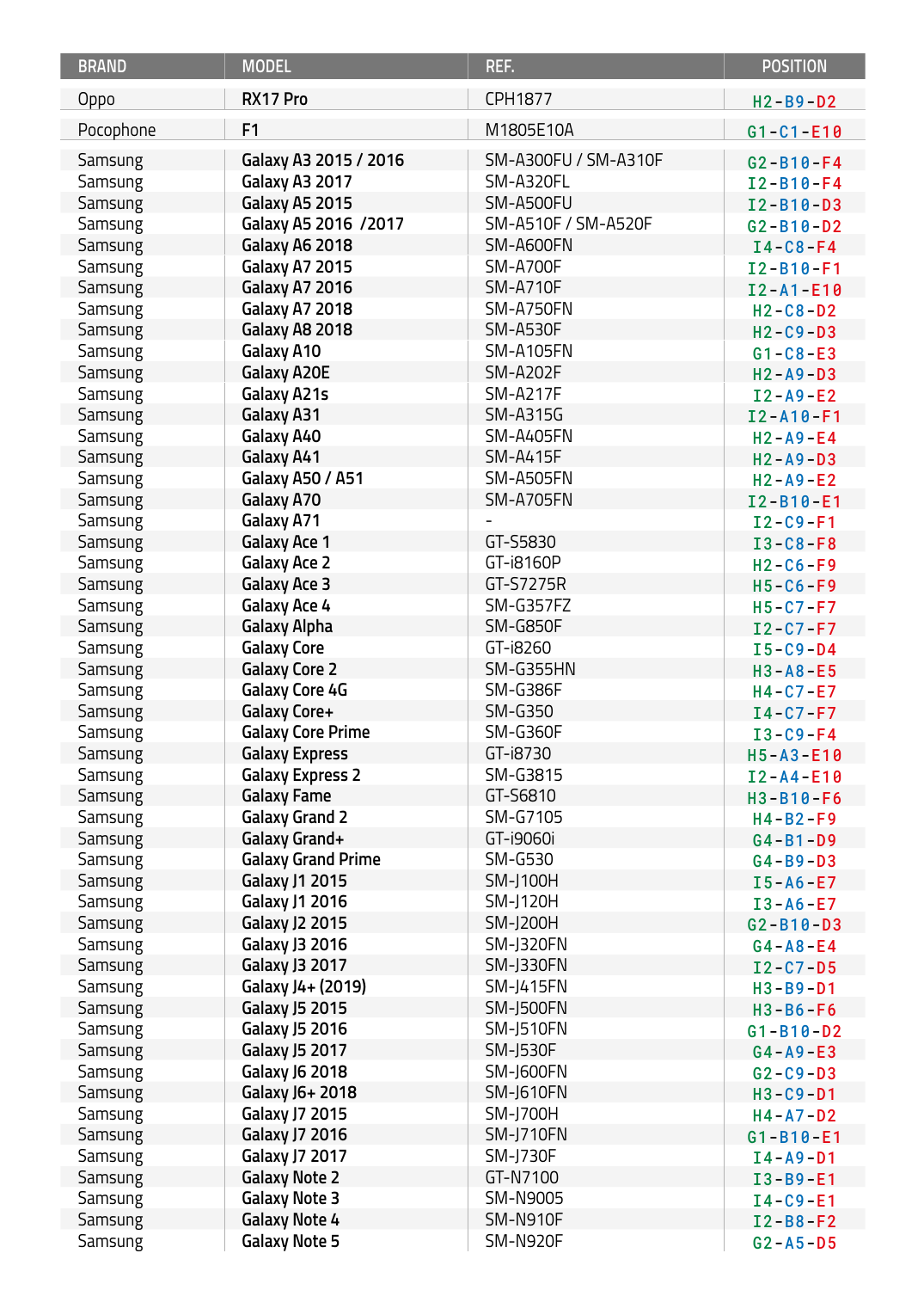| <b>BRAND</b> | <b>MODEL</b>                  | REF.                 | <b>POSITION</b> |
|--------------|-------------------------------|----------------------|-----------------|
| Samsung      | <b>Galaxy Note 8</b>          | SM-N950F             | $G1 - B9 - D2$  |
| Samsung      | Galaxy Note 9                 | SM-N960F             | $H2 - B10 - E1$ |
| Samsung      | Galaxy Note 10                | SM-N970F/DS          | $I2 - C2 - E10$ |
| Samsung      | Galaxy Note 10+               | SM-N975F/DS          | $I2 - A9 - E1$  |
| Samsung      | <b>Galaxy Note 20</b>         | SM-N980F             | $H2 - A0 - D10$ |
| Samsung      | Galaxy Note 20 Ultra 5G       | <b>SM-N986B</b>      | I2-B0-E11       |
| Samsung      | <b>Galaxy Note Edge</b>       | SM-N915FY            | $G1 - B8 - E1$  |
| Samsung      | Galaxy S                      | GT-i9000             | $G3 - A7 - D7$  |
| Samsung      | Galaxy S2                     | GT-i9100             | $I3 - C7 - F7$  |
| Samsung      | Galaxy S3                     | GT-i9300             | $H3 - B9 - E4$  |
| Samsung      | Galaxy S3 mini                | GT-i8190             | $H5 - A7 - D7$  |
| Samsung      | Galaxy S4                     | GT-i9505             | $G3 - A9 - D3$  |
| Samsung      | Galaxy S4 mini                | GT-i9195             | $H5 - B10 - E6$ |
| Samsung      | Galaxy S5                     | SM-G900F             | $H3 - A9 - E3$  |
| Samsung      | Galaxy S5 mini                | SM-G800F             | $I2 - B10 - E5$ |
| Samsung      | Galaxy S6                     | SM-G920F             | $I2-C9-D3$      |
| Samsung      | Galaxy S6 Edge                | SM-G925F             | $G2 - A6 - F6$  |
| Samsung      | Galaxy S6 Edge+               | SM-G928F             | $G2 - A5 - D5$  |
| Samsung      | Galaxy S7                     | SM-G930F             | $I3 - A6 - D6$  |
| Samsung      | Galaxy S7 Edge                | SM-G935F             | $I3-C6-E6$      |
| Samsung      | Galaxy S8                     | SM-G950F             | $I2-C9-F4$      |
| Samsung      | Galaxy S8+                    | SM-G955F             | $I2 - C9 - D2$  |
| Samsung      | Galaxy S9                     | SM-G960F/DS          | $I2 - B8 - D5$  |
| Samsung      | Galaxy S9+                    | SM-G965F/DS          | $H2-C9-D2$      |
| Samsung      | Galaxy S10                    | SM-G973F             | $H2 - B10 - E3$ |
| Samsung      | Galaxy S10e                   | SM-G970F             | $H2 - A9 - F3$  |
| Samsung      | Galaxy S10+                   | SM-G975F             | $I2 - A9 - F2$  |
| Samsung      | Galaxy S20                    |                      | $I2 - B10 - F3$ |
| Samsung      | Galaxy S20+                   |                      | $I2 - B10 - E2$ |
| Samsung      | Galaxy S20 Ultra 5G           | <b>SM-G988B</b>      | $I2 - B10 - F1$ |
| Samsung      | Galaxy S20 FE 5G              | SM-G781B             | $H2 - B10 - D1$ |
| Samsung      | Galaxy Trend / Trend Lite     | GT-S7560 / GT-S7390G | $I3-C9-F6$      |
| Samsung      | Galaxy Trend 2 / Trend 2 Lite | SM-G313HN / SM-G318H | $H3 - C6 - F9$  |
| Samsung      | <b>Galaxy Y</b>               | GT-S5360/69          | $H2 - AB - D8$  |
| Samsung      | <b>Galaxy Young</b>           | GT-S6310             | $I2 - A8 - D8$  |
| Sony         | <b>Xperia E5</b>              | F3311                | $I4 - B10 - F3$ |
| Sony         | Xperia M2                     | D2303                | $H2 - B6 - D6$  |
| Sony         | Xperia M4 Aqua                | E2303                | $I3 - B6 - F6$  |
| Sony         | Xperia M5                     | E5603                | $I3 - A9 - F3$  |
| Sony         | <b>Xperia SP</b>              | C5303                | $I2 - C7 - F7$  |
| Sony         | <b>Xperia XA1</b>             | G3121                | $G2 - B7 - E7$  |
| Sony         | Xperia XA1 Ultra              | G3221                | $H3-B7-E3$      |
| Sony         | <b>Xperia Z3</b>              | D6603                | H3-A9-E3        |
| Sony         | Xperia Z3 compact             | D5803                | $H1 - C7 - F7$  |
| Sony         | Xperia Z5                     | E6653                | $I2 - A9 - D2$  |
| Sony         | Xperia Z5 compact             | E5823                | $G2 - A9 - F5$  |
| Wiko         | Goa                           |                      | $I2 - B8 - E8$  |
| Wiko         | Lenny                         | ÷,                   | G3-B10-E2       |
| Wiko         | Lenny 3                       |                      | H3-B10-E2       |
| Wiko         | Ozzy                          | L,                   | $I4 - B8 - E8$  |
| Wiko         | Sunny                         |                      | $G4 - C7 - F7$  |
| Wiko         | Sunset                        |                      | $H4-C7-F7$      |
| Wiko         | Sunset 2                      |                      | $G4 - C7 - F7$  |